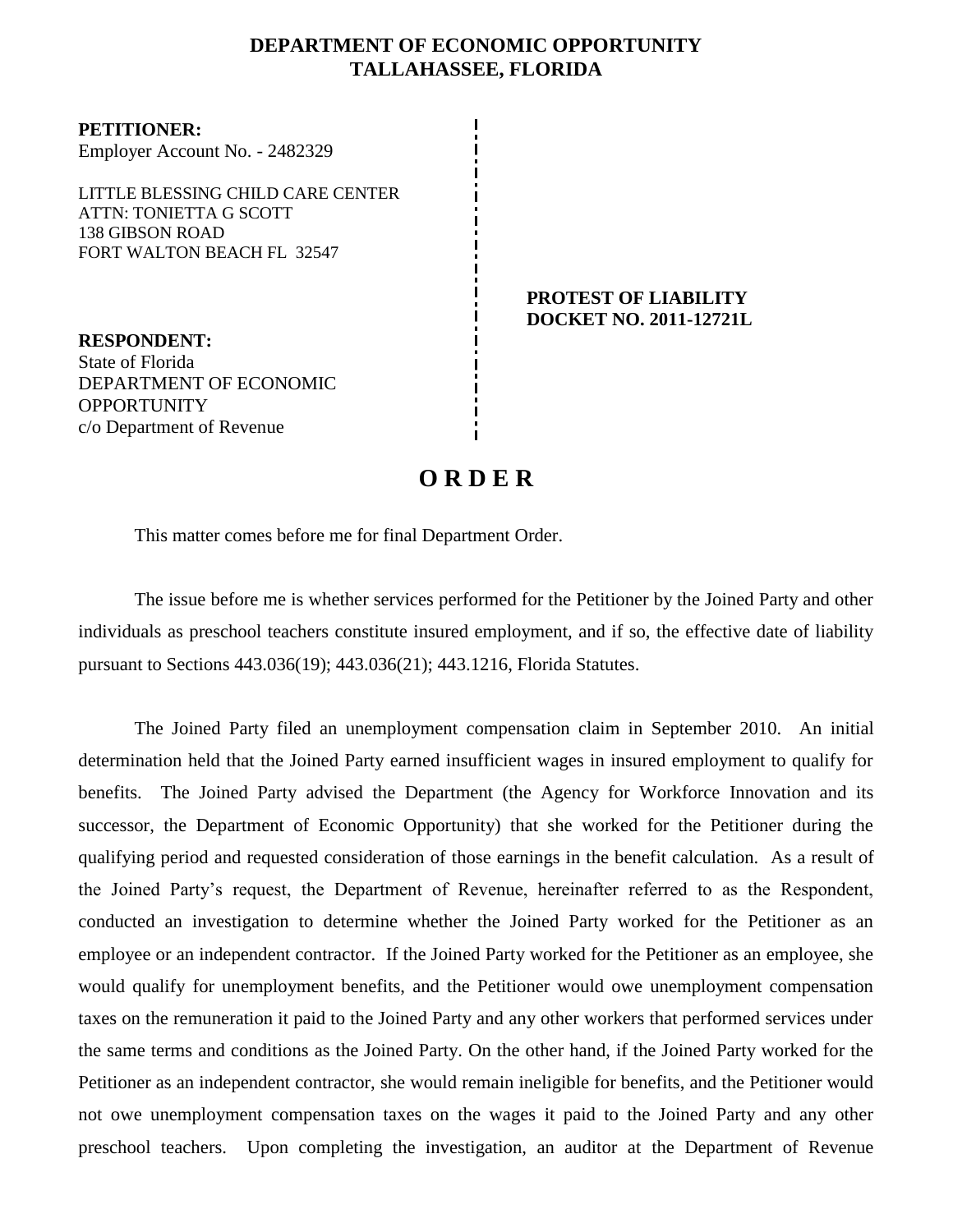determined that the services performed by the Joined Party and other preschool teachers were in insured employment. The Petitioner was required to pay unemployment compensation taxes on wages it paid to the Joined Party and any workers who performed services under the same terms and conditions as the Joined Party.The Petitioner filed a timely protest of the determination.The claimant who requested the investigation was joined as a party because she had a direct interest in the outcome of the case. That is, if the determination is reversed, the Joined Party will once again be ineligible for benefits and must repay all benefits received.

A telephone hearing was held on June 27, 2011.The case was held as a consolidated hearing for docket numbers 2010-162693L and 2011-12721L.The Petitioner, represented by its authorized agent, appeared and testified. The Petitioner, a sole proprietor, testified as a witness. The Respondent appeared and testified in both cases, represented by a Revenue Administrator II in regard to 2010-162693L and a Tax Specialist II in regard to 2011-12721L. The Joined Party appeared and testified on her own behalf. The Joined Party's former fiancé testified as a witness on behalf of the Joined Party. The Special Deputy issued both recommended orders on August 29, 2011.

The Special Deputy's Findings of Fact recite as follows:

- 1. The Petitioner, Tonietta Scott, is an individual who owned and operated a childcare center as a sole proprietor under the unregistered fictitious name of Little Blessing Christian Academy beginning during the latter part of 2008. The Petitioner closed the business in November 2010. Prior to operating Little Blessing Christian Academy the Petitioner operated a childcare center as a sole proprietor under the registered fictitious name of Little Blessing Child Care Center beginning in 2002.
- 2. Tonietta Scott is not a church or nonprofit organization and has never applied for nor obtained any tax exemption as a nonprofit organization from any government agency. The businesses owned and operated by the Petitioner are not owned, operated, supported, or controlled by a church or a religious organization.
- 3. The Joined Party, Tanesia Mitchell, is an individual who applied for work with the Petitioner while she was employed elsewhere as a certified preschool teacher. The Petitioner informed the Joined Party that the hours of work were from 6 AM until 6 PM, Monday through Friday and that the rate of pay was \$1,440 per month. The Joined Party accepted the offer of work and began work on or about March 1, 2009 as a preschool teacher. The Petitioner gave the Joined Party a key to the daycare center and informed the Joined Party that the Joined Party was responsible for opening and closing the daycare center each day. The Petitioner also told the Joined Party that the Joined Party would be the Petitioner's assistant and that she would be in charge of the daycare center during the Petitioner's absence. The Petitioner had two other preschool teachers in addition to the Joined Party.
- 4. On or about March 10, 2009, the Petitioner and the Joined Party entered into a written *Independent Contractor Agreement* which specifies that the Joined Party is responsible for payment of all income tax and social security tax payments. The Joined Party had never worked as an independent contractor and did not know what an independent contractor was.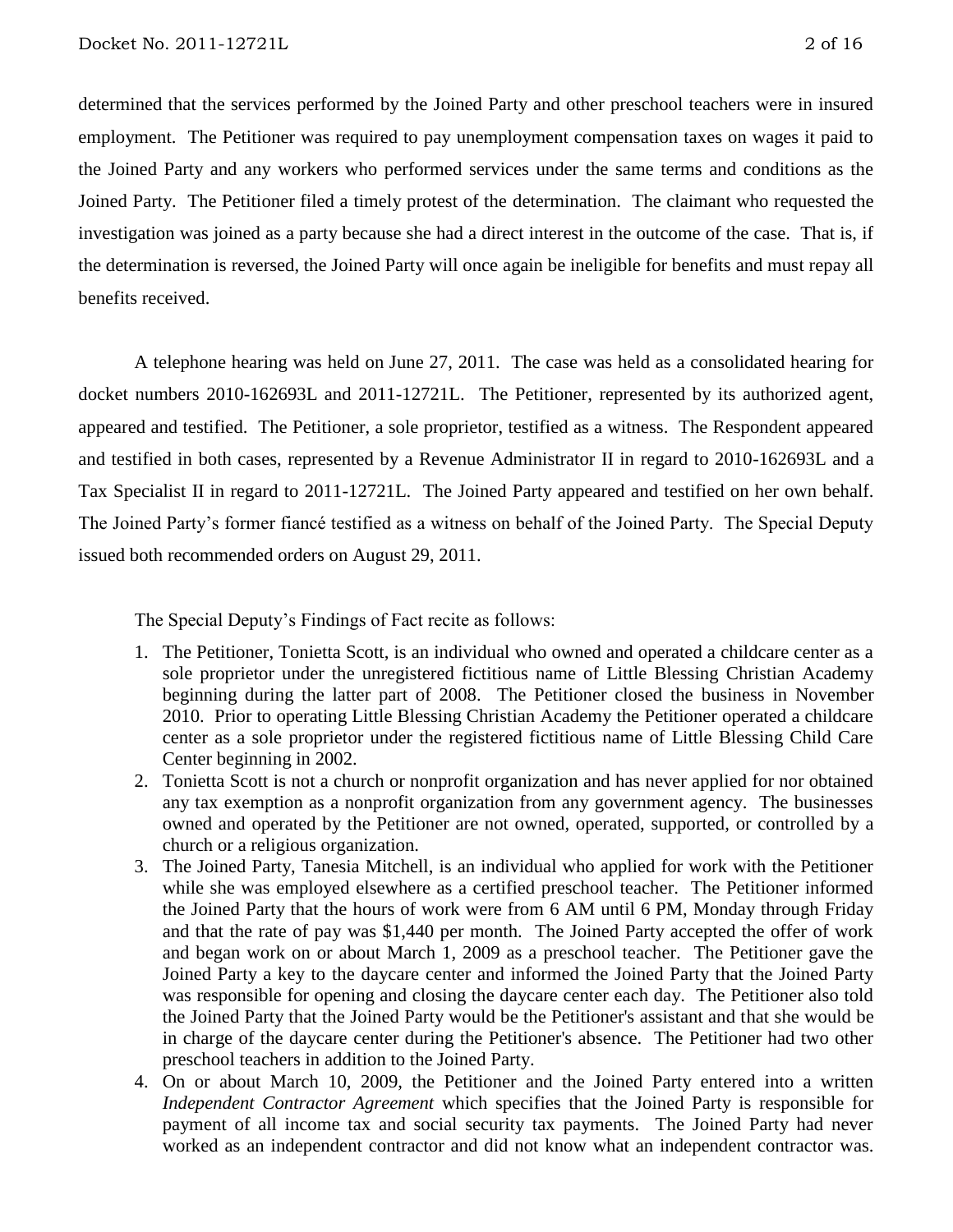The Agreement was for the term of one year. The Joined Party signed the Agreement because she needed the job.

- 5. The *Independent Contractor Agreement* provides that the Petitioner will pay the Joined Party the gross sum of \$1,440.00 per month and that the Petitioner will not withhold taxes from the pay. The Agreement provides that the Petitioner will reimburse the Joined Party for all reasonable and approved out-of-pocket expenses with the exception of the expenses of commuting to and from the Petitioner's daycare center. The Agreement requires the Joined Party to perform any and all services required or requested by the Petitioner. The Agreement provides that the Petitioner may immediately terminate the Joined Party without prior written notice if the Joined Party fails to comply with the Petitioner's written policies or the Petitioner's directives. The Agreement requires the Joined Party to conduct herself in a Christian manner at all times and to perform all duties requested by the Petitioner.
- 6. The Joined Party did not have an occupational license, did not have liability insurance, did not advertise her services as a daycare worker to the general public, and did not perform services for others. While engaged by the Petitioner the Joined Party performed services only for the Petitioner at the Petitioner's daycare center. Although the Joined Party signed the *Independent Contractor Agreement* the Joined Party always believed that she was the Petitioner's employee.
- 7. The Joined Party performed her assigned duties at the location of the Petitioner's business. The Petitioner provided all furnishings and equipment that were needed to perform the work. The Petitioner provided materials and supplies, such as toys and books, however, the Joined Party also chose to provide books and supplies for the children at her own expense. The Joined Party's expenses were approximately \$20 to \$30 per month, however, the Joined Party never requested reimbursement.
- 8. The Petitioner provided the Joined Party with a smock bearing the name of the Petitioner's daycare, Little Blessing Christian Academy. The Joined Party was required to wear the smock while working.
- 9. The Petitioner determined the days and hours of work. The Petitioner's daycare center was open from 6 AM until 6 PM and the Joined Party was required to work from open to close on most days. The Joined Party was required to request permission to take time off from work. If she was unable to work as scheduled she was required to notify the Petitioner. She was not allowed to come and go as she pleased. On some days the Petitioner told the Joined Party that the Joined Party could leave early because the parents had picked up most of the children and the Petitioner was able to take care of the remaining children by herself.
- 10. The Petitioner did not provide any training to the Joined Party, however, the Petitioner told the Joined Party different things to do with the children and told the Joined Party how to do those things. All of the Joined Party's activities were supervised by the Petitioner. The Joined Party was required to report to the Petitioner and to report any accidents or other incidents involving the children. The Joined Party was allowed to take the children outside on the grounds of the daycare center but she could not take them off the Petitioner's grounds without the Petitioner's permission. The Joined Party could not take the children on field trips or excursions without the Petitioner's permission.
- 11. The Joined Party was required to complete a timesheet showing the beginning and ending times each day. The Joined Party and the other daycare workers were required to sign in each morning and sign out at the end of each day.
- 12. The Petitioner paid the Joined Party \$1,440 per month as per the Agreement until August 2009. No taxes were withheld from the pay and the Joined Party did not receive any fringe benefits. In August 2009 the Joined Party was absent from work for one day with the Petitioner's permission. Upon the Joined Party's return to work the Petitioner informed the Joined Party that the Petitioner could not afford to continue paying the Joined Party \$1,440 per month and, as a result, the Petitioner reduced the Joined Party's pay by \$200 per month. The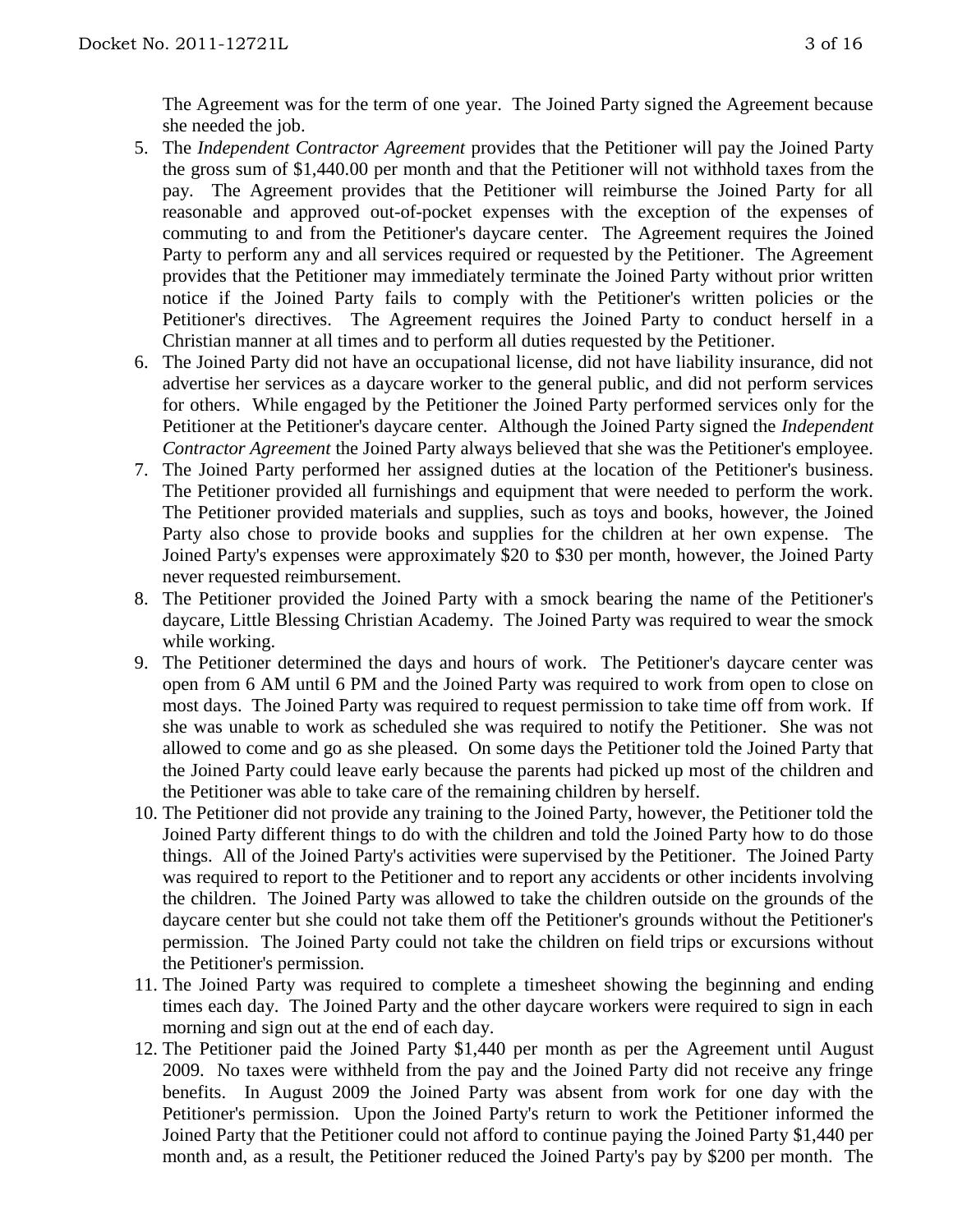Petitioner also reduced the Joined Party's pay by \$84 for August because the Joined Party was absent for one day. The Joined Party continued working under the reduced pay plan because the Joined Party needed the job. At the end of 2009 the Petitioner reported the Joined Party's earnings on Form 1099-MISC as nonemployee compensation.

- 13. On March 10, 2010, the Petitioner extended the one year term of the *Independent Contractor Agreement.* On May 10, 2010, the Petitioner terminated the Joined Party.
- 14. The Department of Revenue selected the Petitioner for an audit of the Petitioner's books and records for 2009 to ensure compliance with the Florida Unemployment Compensation Law. The tax auditor concluded that the individuals performing services for the Petitioner as childcare workers, including preschool teachers, were the Petitioner's employees rather than independent contractors. The tax auditor also concluded that the Petitioner was not exempt from the Unemployment Compensation Law as a religious organization. As a result of the preliminary findings of the tax auditor the Petitioner reported the wages of the daycare workers, including the Joined Party, and paid tax on those wages for 2009.
- 15. The Joined Party filed a claim for unemployment compensation benefits effective September 5, 2010. On September 10, 2010, a *Wage Transcript and Determination* was issued to the Joined Party, however, the Determination only included wages for the second, third, and fourth quarters 2009. It did not include wages for the first quarter 2010. A *Request for Reconsideration of Monetary Determination* was filed and an investigation was assigned to the Department of Revenue to determine why the Joined Party had not received credit for the 2010 wages.
- 16. On October 11, 2010, the Department of Revenue issued a determination holding that the Joined Party and other individuals performing services as preschool teachers are the Petitioner's employees. The determination reinstated the Petitioner's account effective January 1, 2010. The Petitioner filed a protest by letter dated October 29, 2010.
- 17. On October 25, 2010, the Department of Revenue issued a *Notice of Proposed Assessment* based on the audit conducted for the 2009 tax year. The Petitioner filed a protest by letter dated November 3, 2010.

Based on these Findings of Fact, the Special Deputy recommended that the determination dated October 11, 2010, be affirmed. On September 14, 2011, the Special Deputy issued an order extending the time for filing exceptions until September 30, 2011. The Petitioner's exceptions to the Recommended Order were received by fax dated September 30, 2011. No other submissions were received from any party.

With respect to the recommended order, Section 120.57(1)(1), Florida Statutes, provides:

The agency may adopt the recommended order as the final order of the agency. The agency in its final order may reject or modify the conclusions of law over which it has substantive jurisdiction and interpretation of administrative rules over which it has substantive jurisdiction. When rejecting or modifying such conclusions of law or interpretation of administrative rule, the agency must state with particularity its reasons for rejecting or modifying such conclusion of law or interpretation of administrative rule and must make a finding that its substituted conclusion of law or interpretation of administrative rule is as or more reasonable than that which was rejected or modified. Rejection or modification of conclusions of law may not form the basis for rejection or modification of findings of fact. The agency may not reject or modify the findings of fact unless the agency first determines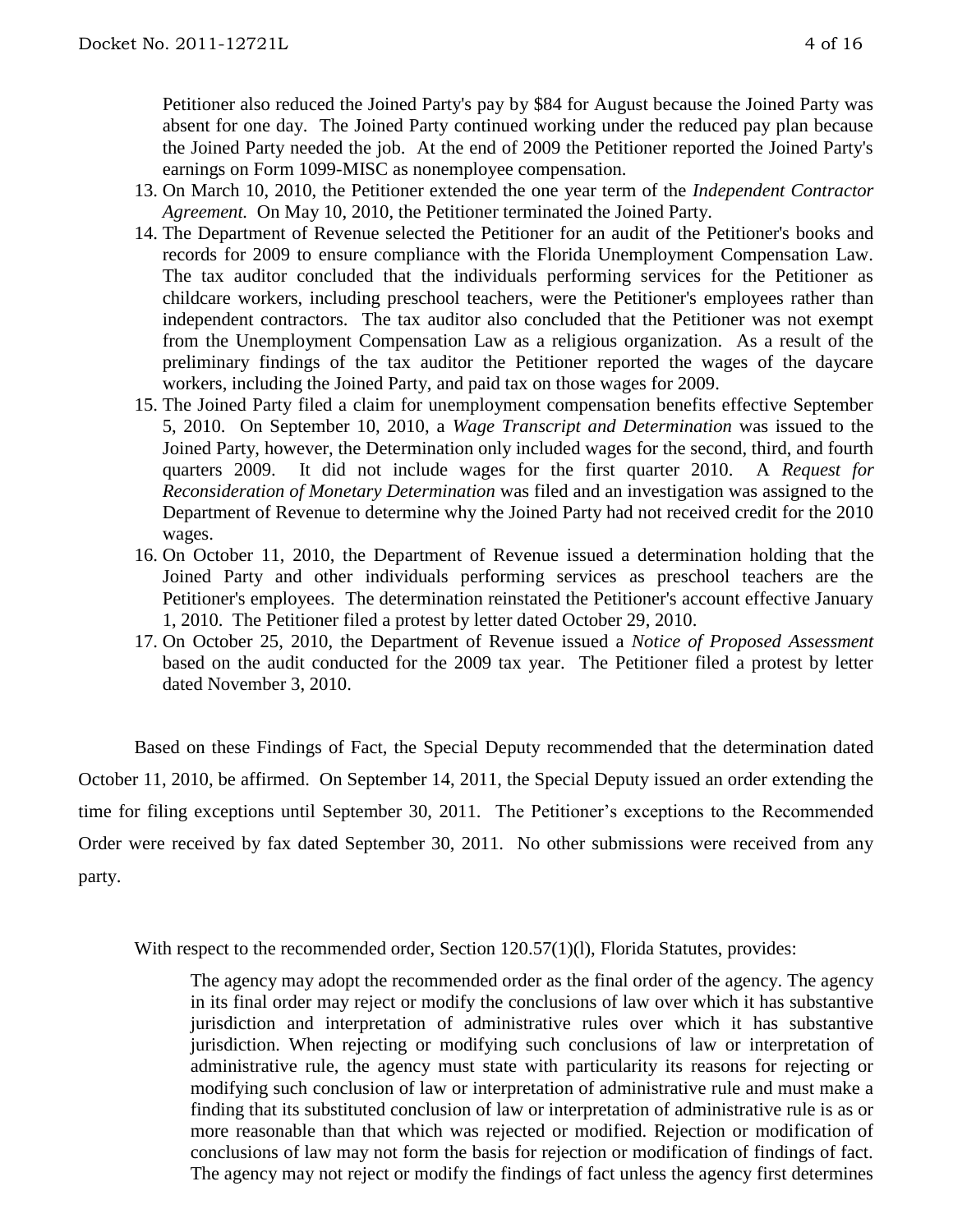from a review of the entire record, and states with particularity in the order, that the findings of fact were not based upon competent substantial evidence or that the proceedings on which the findings were based did not comply with essential requirements of law.

With respect to exceptions, Section 120.57(1)(k), Florida Statutes, provides, in pertinent part:

The agency shall allow each party 15 days in which to submit written exceptions to the recommended order. The final order shall include an explicit ruling on each exception, but an agency need not rule on an exception that does not clearly identify the disputed portion of the recommended order by page number or paragraph, that does not identify the legal basis for the exception, or that does not include appropriate and specific citations to the record.

The Petitioner's exceptions are addressed below. Additionally, the record of the case was carefully reviewed to determine whether the Special Deputy's Findings of Fact and Conclusions of Law were supported by the record, whether the proceedings complied with the substantial requirements of the law, and whether the Conclusions of Law reflect a reasonable application of the law to the facts.

In its *History* and *Exemptions Arguments*, the Petitioner proposes findings of fact in accord with the Special Deputy's Findings of Fact, proposes alternative findings of fact and conclusions of law, and attempts to enter additional evidence. The Petitioner also argues that the Special Deputy's Findings of Fact and Conclusions of Law are not supported by competent substantial evidence in the record and takes exception to the Special Deputy's credibility determination in favor of the Joined Party. The Petitioner specifically takes exception to Findings of Fact #1-14 and 16 and Conclusions of Law #24-35. Pursuant to section 120.57(1)(l), Florida Statutes, the Special Deputy is the finder of fact in an administrative hearing, and the Department may not reject or modify the Special Deputy's Findings of Fact unless the Department first determines from a review of the entire record, and states with particularity in the order, that the findings of fact were not based upon competent substantial evidence. Also pursuant to section 120.57(1)(l), Florida Statutes, the Department may not reject or modify the Special Deputy's Conclusions of Law unless the Department first determines that the conclusions of law do not reflect a reasonable application of the law to the facts. A review of the record reveals that all of the Special Deputy's Findings of Fact are supported by competent substantial evidence in the record, that all of the Special Deputy's Conclusions of Law reflect a reasonable application of the law to the facts, and that the Special Deputy resolved conflicts in evidence in favor of the Joined Party. As a result, the Department may not modify the Special Deputy's Findings of Fact or Conclusions of Law pursuant to section 120.57(1)(l), Florida Statutes, and accepts the findings of fact and conclusions of law as written by the Special Deputy. Rule 60BB-2.035(19)(a), Florida Administrative Code, provides that additional evidence will not be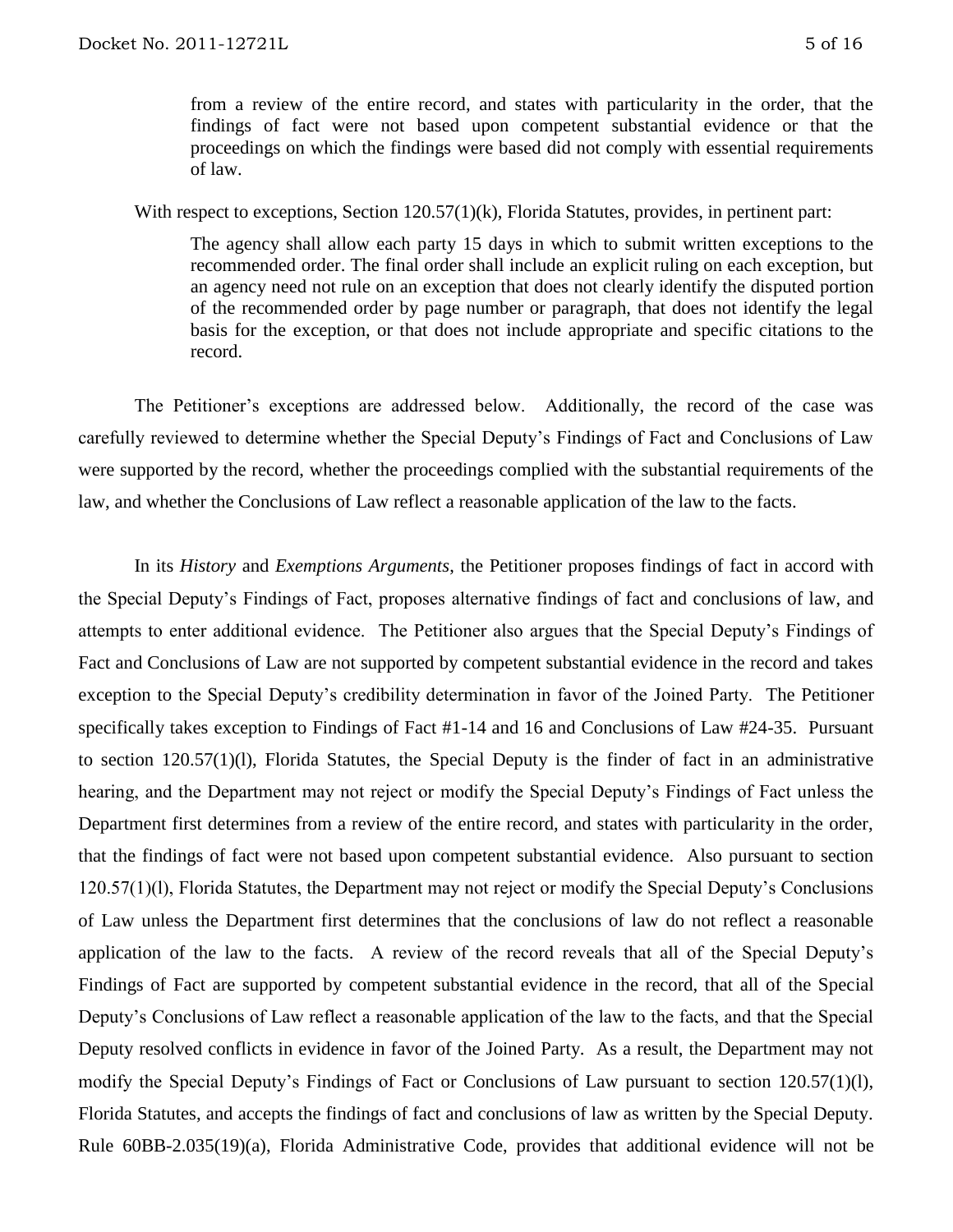accepted after the close of the hearing. The Petitioner's request for the consideration of additional evidence is respectfully denied. The Petitioner's exceptions are respectfully rejected.

In its exceptions, the Petitioner also contends that the Department has no jurisdiction to rule on this case and has violated the Petitioner's constitutional due process rights. The Petitioner contends that it was not given proper notice and that the Department mistakenly provided notice to the wrong business entity. A review of the record shows that the Petitioner's contentions are unsupported.

Evidence in the record supports the conclusion that the Petitioner received notice of the hearing. During the hearing, the Petitioner did not argue that the Petitioner failed to receive any notice of the hearing or that the Petitioner failed to receive notice of any of the relevant issues. The Petitioner now claims that a lack of notice occurred because the Department incorrectly entered, "INC," on the line beneath the Petitioner's fictitious name, Little Blessing Child Care Center, on the notices of hearing and other documents. The Petitioner's claim is particularly unpersuasive because the legal name of the sole proprietor, Tonietta Scott, was listed on the line immediately following the listing of the Petitioner's fictitious name on both notices of hearing and the other documents. There has been no showing that the sole proprietor was not provided notice of all issues; in fact, the documents in evidence support the opposite conclusion. While it is true that the Petitioner operated under more than one fictitious name, the Petitioner's legal name and unemployment compensation tax account number were listed on both Respondent exhibits, notices of hearing, and determinations. The Petitioner's arguments are also unconvincing because the Petitioner previously reported the Joined Party's wages to the Respondent under the name and account number of Little Blessing Child Care Center. The Petitioner's current confusion about what entity is involved does not seem warranted in light of these considerations.

Instead, the record clearly demonstrates that both cases deal with the same sole proprietorship and that the Petitioner's choice of fictitious name does not change the fact that the Petitioner was provided adequate notice through the Petitioner's legal name. Thus, the Petitioner has not demonstrated that the Department lacks jurisdiction to rule on this case or that the Petitioner's due process rights were violated by the Department. As previously stated, the Special Deputy's Findings of Fact are supported by competent substantial evidence in the record and the Special Deputy's Conclusions of Law reflect a reasonable application of the law to the facts. The Department accepts the Special Deputy's Findings of Fact and Conclusions of Law without modification in accord with section 120.57(1)(l), Florida Statutes. The Petitioner's exceptions are respectfully rejected.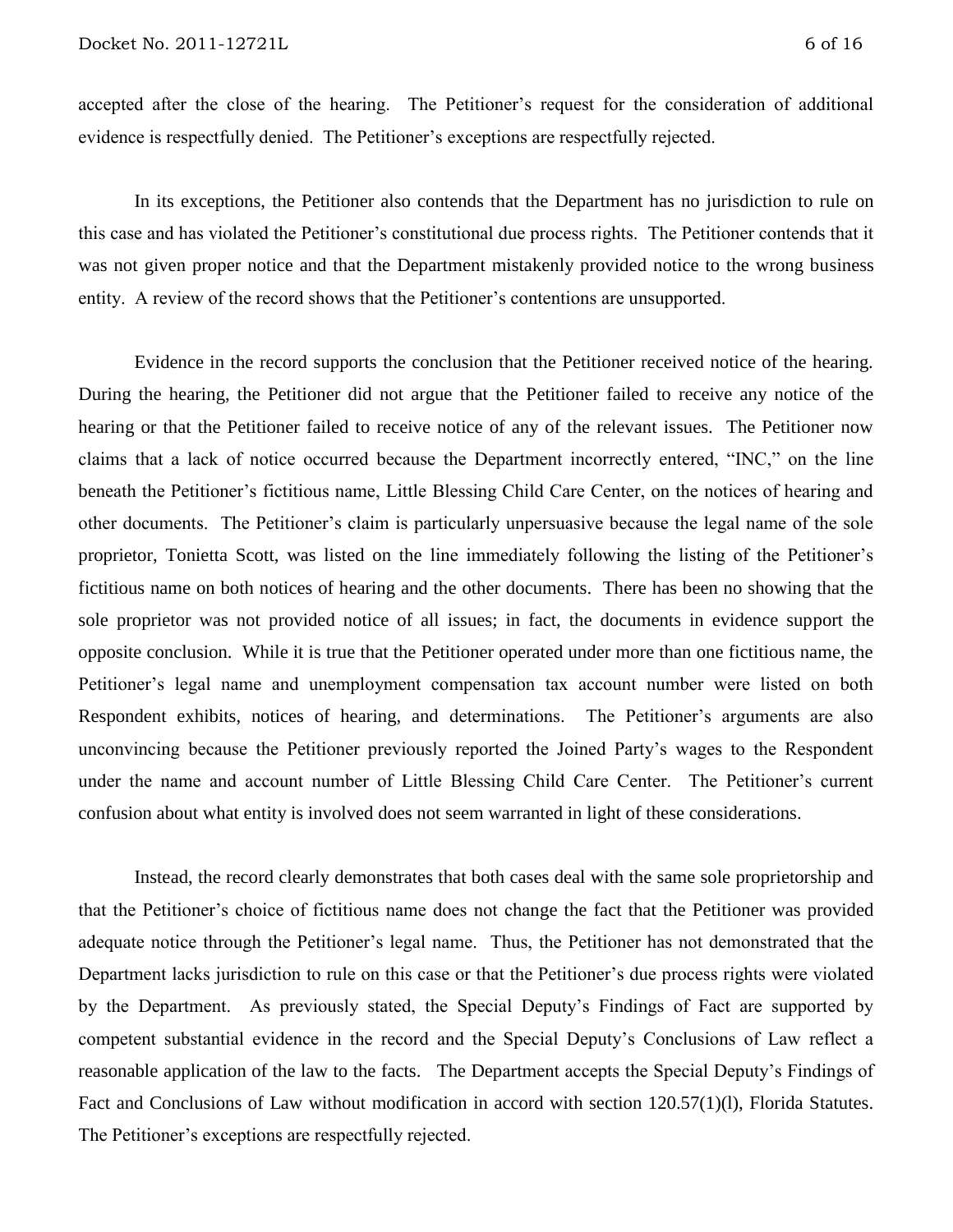The Petitioner cites *La Grande v. B&L Services, Inc.*, 432 So.2d 1364, 1366-67 (Fla. 1st DCA 1983), in support of the conclusions that independent contractor cases should be decided on a case-bycase basis, control over the worker should determine employment status, and that governmental regulations should not be considered control when determining employment status. Although the conclusions cited by the Petitioner may be correct, *La Grande* is distinguishable from the current case. *La Grande* involved a taxicab driver who was subjected to a limited dress code by local ordinance, determined the days and hours he worked, and exercised 'complete discretion' in performing his job duties. *Id*. at 1366-67. The deputy and trier of fact in *La Grande* resolved conflicts in favor of the taxi company that engaged the taxicab driver. *Id*. at 1368. A review of the record reveals that the Special Deputy held that the Petitioner required the Joined Party to wear a smock bearing the Petitioner's name and determined the days and hours when the Joined Party would work in Findings of Fact #3, 8, and 9. In Conclusion of Law # 30, the Special Deputy further concluded that "the Petitioner controlled what work was performed, where it was performed, when it was performed, and how it was performed." The record also reveals that the Special Deputy, unlike the trier of fact in *La Grande*, resolved conflicts in evidence in favor of the worker, the Joined Party. Competent substantial evidence in the record continues to support all of the Special Deputy's Findings of Fact. The Special Deputy's ultimate conclusion that the Petitioner exerted control over the Joined Party consistent with an employment relationship reflects a reasonable application of the law. Thus, the Department does not reject the Special Deputy's Findings of Fact or Conclusions of Law pursuant to section 120.57(1)(l) of the Florida Statutes. The Petitioner's exceptions are respectfully rejected.

The Petitioner also requests in its exceptions that the Department consider that the Respondent and the Joined Party did not file any proposed findings of fact or conclusions of law. Rule 60BB-2.035(19), Florida Administrative Code, allows parties 15 days after the close of testimony to submit written proposed findings of fact and conclusions of law. The rule does not require each party to submit proposed findings of fact or conclusions of law. Also, there is no requirement that a party submit counter proposed findings of fact or conclusions of law in response to another party's proposed findings of fact or conclusions of law. Accordingly, the Petitioner's exceptions are respectfully rejected.

The Petitioner further alleges that the Special Deputy failed to control the hearing. Section 120.57(1)(l), Florida Statutes, does not permit modification or rejection of the Special Deputy's Findings of Fact or Conclusions of Law unless the findings of fact are not supported by competent substantial evidence in the record, the proceedings on which the findings were based did not comply with the essential requirements of law, or the conclusions of law do not represent a reasonable application of the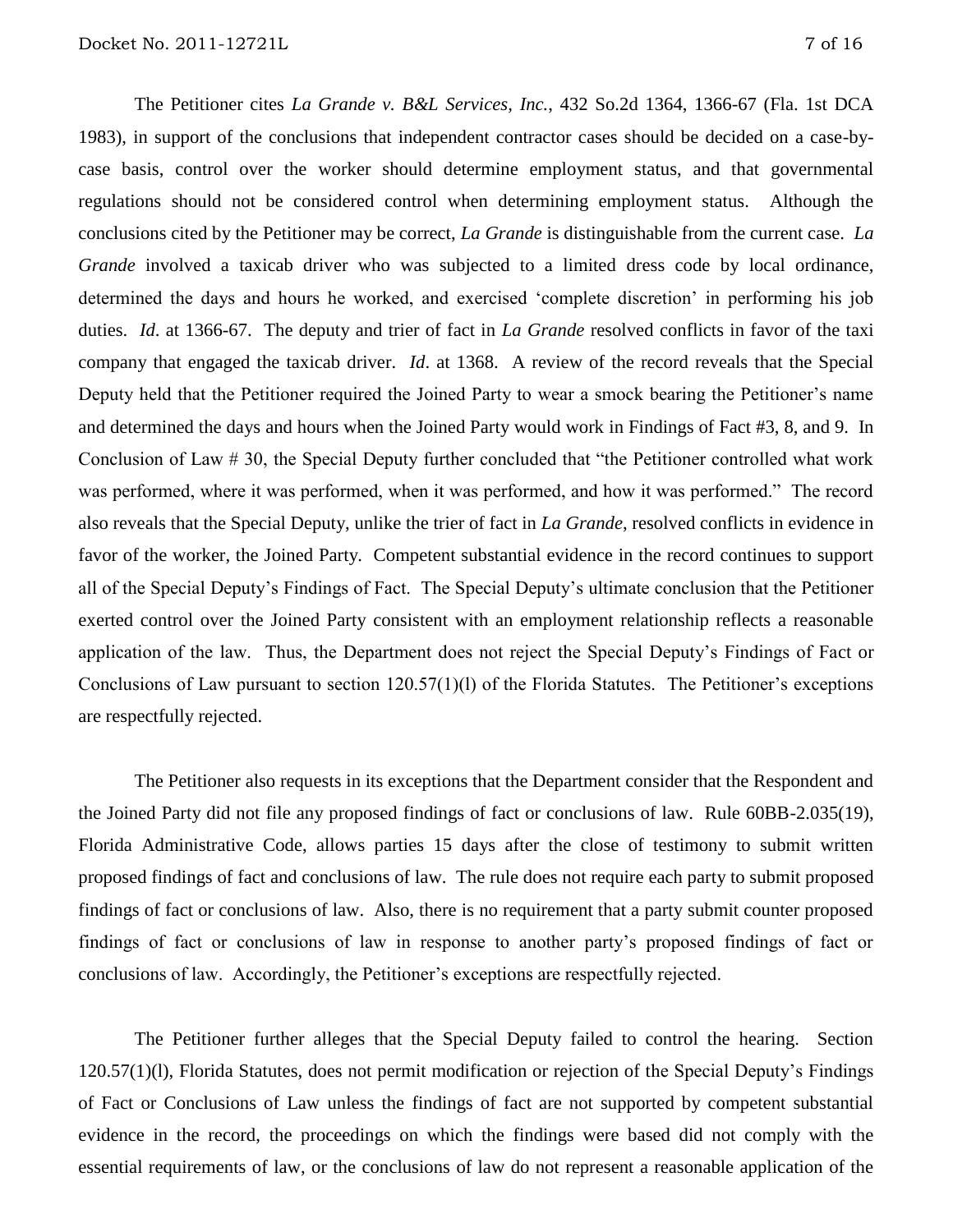law to the facts. Rule 60BB-2.035(15)(b), Florida Administrative Code, requires that the special deputy prescribe the order of testimony and restrict the inquiry of each witness to the scope of the proceedings. Rule 60BB-2.035(15)(b), Florida Administrative Code, also requires that the special deputy preserve the right of each party to present relevant evidence, cross-examine opposing witnesses, impeach any witness, and rebut the evidence presented. A review of the record reflects that the Special Deputy complied with the requirements of rule 60BB-2.035(15)(b), Florida Administrative Code. A review of the record also reflects that the Special Deputy intervened on several occasions to control interruptions, address objections, and exclude irrelevant, repetitive or non-responsive testimony from both the Petitioner and the Joined Party. While the Special Deputy's efforts to control the hearing may not have satisfied the Petitioner's expectations, it is clear that the Special Deputy attempted to accommodate both the level of sophistication of the parties and the informal nature of the administrative hearing. A review of the record further reflects that the Special Deputy's Findings of Fact are supported by competent substantial evidence in the record and the Special Deputy's Conclusions of Law reflect a reasonable application of the law to the facts. Since there has been no showing that the proceedings on which the findings were based did not comply with the essential requirements of law, the Department accepts both the Special Deputy's Findings of Fact and Conclusions of Law without modification in accord with section 120.57(1)(l), Florida Statutes. The Petitioner's exceptions that allege that the Special Deputy did not control the hearing are respectfully rejected.

Additionally, the Petitioner maintains that the Joined Party should not receive unemployment benefits due to misconduct. The Joined Party's job separation and the Joined Party's receipt of unemployment benefits are not at issue in this case; therefore, the Petitioner's exceptions are respectfully rejected.

The Petitioner cites again to *La Grande v. B&L Services, Inc.*, 432 So.2d 1364, 1366-67 (Fla. 1st DCA 1983), in support of its contention that the right to terminate is not conclusive of the issue of employment status. The Petitioner also refers to the cases cited in *La Grande* to support the same contention: *Cantor v. Cochran*, 184 So.2d 173 (Fla. 1966), *Jenkins v. Peddie*, 145 So.2d 729 (Fla. 1962), and *Lee v. Am. Family Life Assur. Co. of Columbus*, 431 So.2d 249 (Fla. 1st DCA 1983). In *La Grande*, *Cantor*, *Jenkins*, and *Lee*, the courts held that the right to terminate alone does not determine whether a worker is an employee and that other factors of the parties' relationship must also be considered. 432 So.2d at 1367; 184 So.2d at 174-75; 145 So.2d at 730; 431 So.2d at 251. In the absence of other compelling factors of control, the courts in *La Grande*, *Jenkins*, and *Lee* held that employment relationships did not exist between parties even when the businesses had the right to discharge the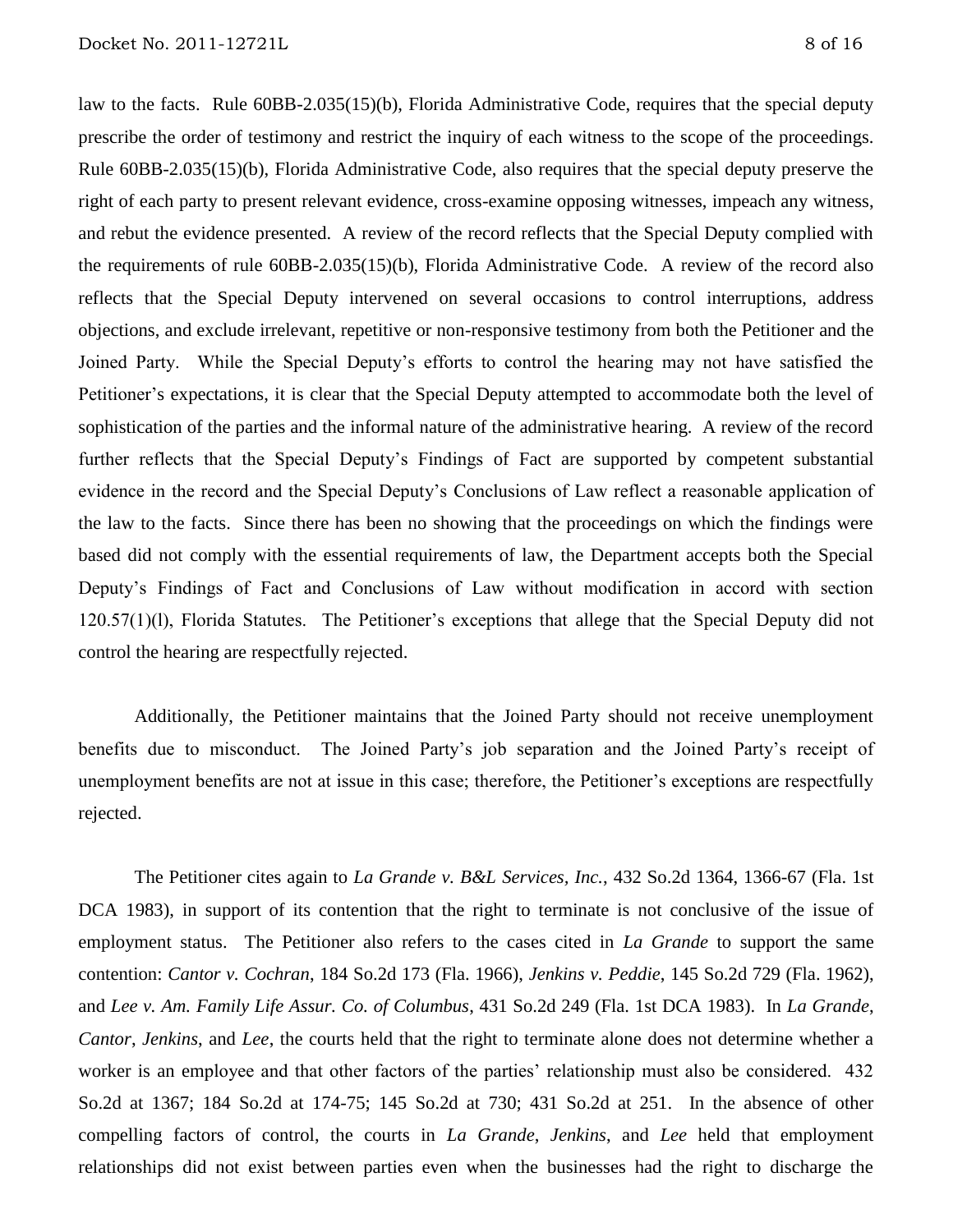workers. 432 So.2d at 1368; 145 So.2d at 730; 431 So.2d at 251. In contrast, the court in *Cantor* held that the ability to terminate a worker without liability was a telling indicator of employment when significant factors of control were otherwise present in a working relationship. 184 So.2d at 174. A review of the record reveals that the Special Deputy found that the Petitioner had the right to terminate the Joined Party and that such a right was consistent with an employer/employee relationship in Findings of Fact #5 and 13 and Conclusion of Law #27. In the Recommended Order, the Special Deputy considered several factors of control and ultimately determined that these factors were not characteristic of an independent contractor relationship. Section 120.57(1)(l), Florida Statutes, requires that the Department accept all of the Findings of Fact and Conclusions of Law in this case because the findings of fact are supported by competent substantial evidence in the record and the conclusions of law reflect a reasonable application of the law to the facts. The Petitioner's remaining exceptions are rejected.

A review of the record reveals that the Findings of Fact are based on competent, substantial evidence and that the proceedings on which the findings were based complied with the essential requirements of the law. The Special Deputy's Findings of Fact are thus adopted in this order. The Special Deputy's Conclusions of Law reflect a reasonable application of the law to the facts and are also adopted.

Having fully considered the record of this case, the Recommended Order of the Special Deputy, and the exceptions filed by the Petitioner, I hereby adopt the Findings of Fact and Conclusions of Law of the Special Deputy as set forth in the Recommended Order.

In consideration thereof, it is ORDERED that the determination dated October 11, 2010, is AFFIRMED.

DONE and ORDERED at Tallahassee, Florida, this \_\_\_\_\_ day of **January, 2012.**



TOM CLENDENNING, Director of Workforce Services DEPARTMENT OF ECONOMIC OPPORTUNITY

\_\_\_\_\_\_\_\_\_\_\_\_\_\_\_\_\_\_\_\_\_\_\_\_\_\_\_\_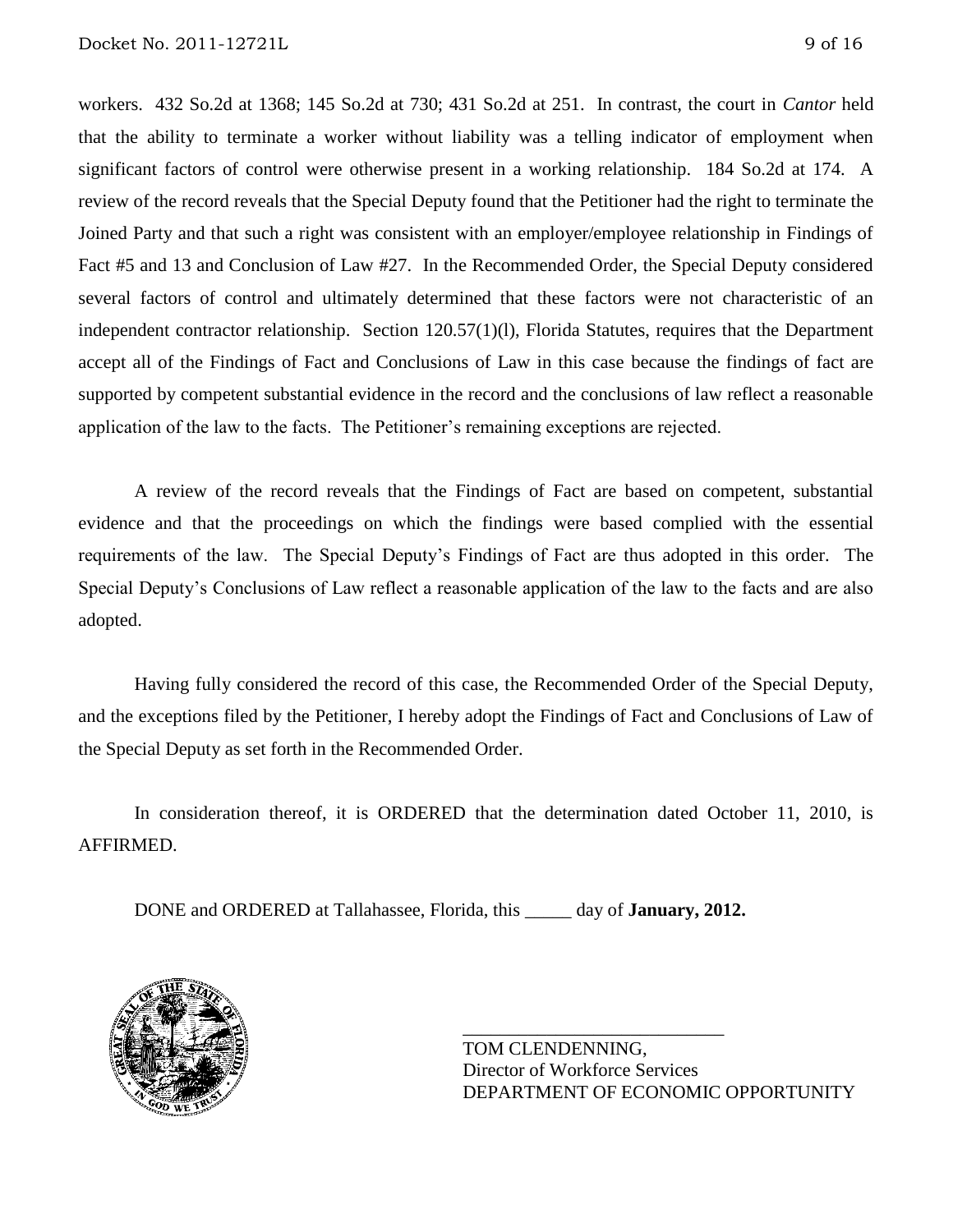## **AGENCY FOR WORKFORCE INNOVATION Unemployment Compensation Appeals**

MSC 345 CALDWELL BUILDING 107 EAST MADISON STREET TALLAHASSEE FL 32399-4143

#### **PETITIONER:**

Employer Account No. - 2482329 LITTLE BLESSING CHILD CARE CENTER INC ATTN: TONIETTA G SCOTT 138 GIBSON ROAD FORT WALTON BEACH FL 32547

> **PROTEST OF LIABILITY DOCKET NO. 2011-12721L**

# **RESPONDENT:**

State of Florida Agency for Workforce Innovation c/o Department of Revenue

# **RECOMMENDED ORDER OF SPECIAL DEPUTY**

## TO: Assistant Director Agency for Workforce Innovation

This matter comes before the undersigned Special Deputy pursuant to the Petitioner's protest of the Respondent's determination dated October 11, 2010.

After due notice to the parties a consolidated hearing involving 2010-162693L and 2011-12721L was held on June 27, 2011. The Petitioner, represented by an authorized agent, appeared and testified. The Petitioner, a sole proprietor, testified as a witness. In regard to 2010-162693L the Respondent, represented by a Revenue Administrator II from the Department of Revenue, appeared and testified. In regard to 2011-12721L the Respondent, represented by a Tax Specialist II, appeared and testified. The Joined Party appeared and testified. The Joined Party's fiancé testified as a witness.

The record of the case, including the recording of the hearing and any exhibits submitted in evidence, is herewith transmitted. Proposed Findings of Fact and Conclusions of Law were received from the Petitioner.

### **Issue:**

Whether services performed for the Petitioner by the Joined Party and other individuals constitute insured employment pursuant to Sections 443.036(19), 443.036(21); 443.1216, Florida Statutes, and if so, the effective date of the liability.

### **Findings of Fact:**

1. The Petitioner, Tonietta Scott, is an individual who owned and operated a childcare center as a sole proprietor under the unregistered fictitious name of Little Blessing Christian Academy beginning during the latter part of 2008. The Petitioner closed the business in November 2010. Prior to operating Little Blessing Christian Academy the Petitioner operated a childcare center as a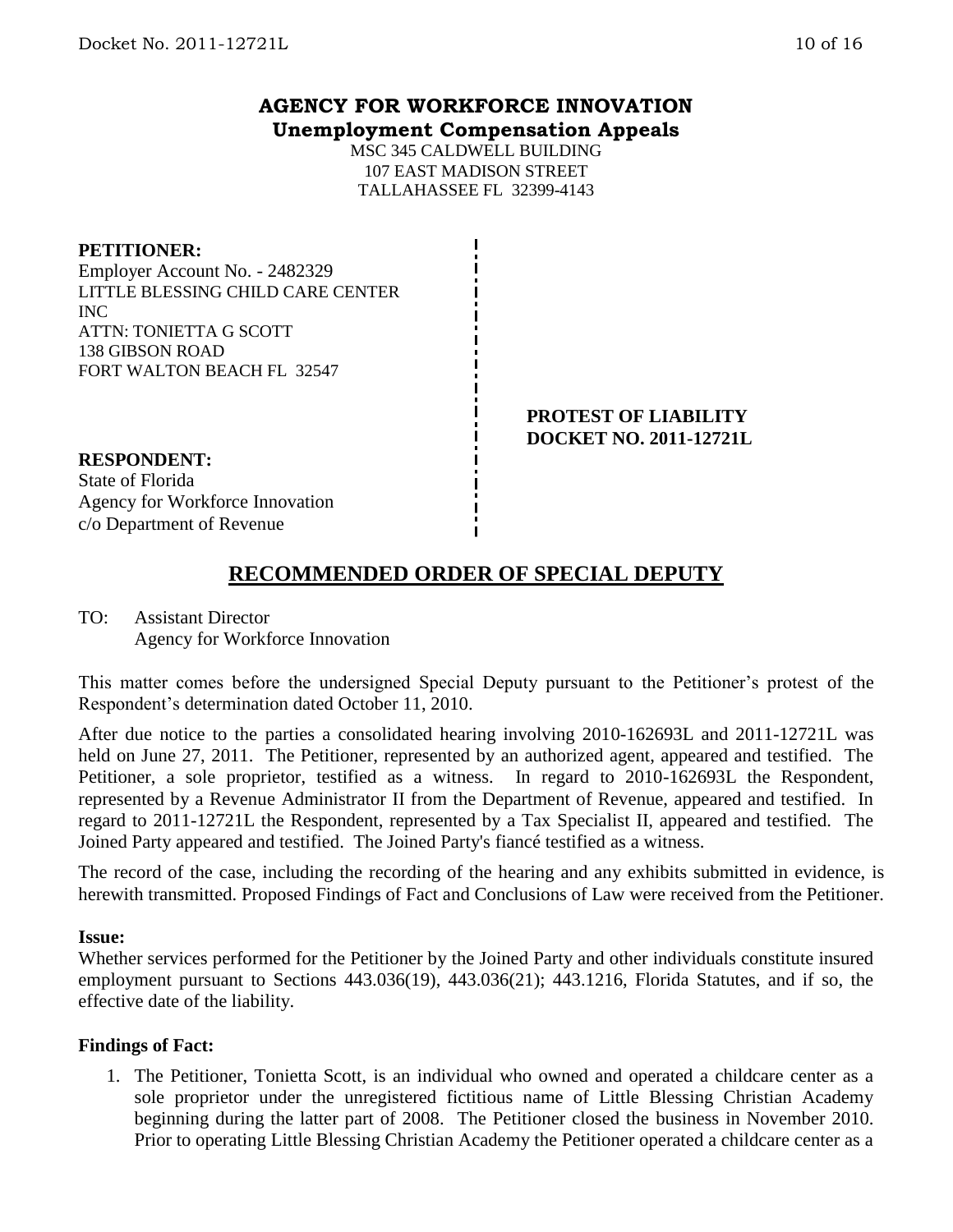sole proprietor under the registered fictitious name of Little Blessing Child Care Center beginning in 2002.

- 2. Tonietta Scott is not a church or nonprofit organization and has never applied for nor obtained any tax exemption as a nonprofit organization from any government agency. The businesses owned and operated by the Petitioner are not owned, operated, supported, or controlled by a church or a religious organization.
- 3. The Joined Party, Tanesia Mitchell, is an individual who applied for work with the Petitioner while she was employed elsewhere as a certified preschool teacher. The Petitioner informed the Joined Party that the hours of work were from 6 AM until 6 PM, Monday through Friday and that the rate of pay was \$1,440 per month. The Joined Party accepted the offer of work and began work on or about March 1, 2009 as a preschool teacher. The Petitioner gave the Joined Party a key to the daycare center and informed the Joined Party that the Joined Party was responsible for opening and closing the daycare center each day. The Petitioner also told the Joined Party that the Joined Party would be the Petitioner's assistant and that she would be in charge of the daycare center during the Petitioner's absence. The Petitioner had two other preschool teachers in addition to the Joined Party.
- 4. On or about March 10, 2009, the Petitioner and the Joined Party entered into a written *Independent Contractor Agreement* which specifies that the Joined Party is responsible for payment of all income tax and social security tax payments. The Joined Party had never worked as an independent contractor and did not know what an independent contractor was. The Agreement was for the term of one year. The Joined Party signed the Agreement because she needed the job.
- 5. The *Independent Contractor Agreement* provides that the Petitioner will pay the Joined Party the gross sum of \$1,440.00 per month and that the Petitioner will not withhold taxes from the pay. The Agreement provides that the Petitioner will reimburse the Joined Party for all reasonable and approved out-of-pocket expenses with the exception of the expenses of commuting to and from the Petitioner's daycare center. The Agreement requires the Joined Party to perform any and all services required or requested by the Petitioner. The Agreement provides that the Petitioner may immediately terminate the Joined Party without prior written notice if the Joined Party fails to comply with the Petitioner's written policies or the Petitioner's directives. The Agreement requires the Joined Party to conduct herself in a Christian manner at all times and to perform all duties requested by the Petitioner.
- 6. The Joined Party did not have an occupational license, did not have liability insurance, did not advertise her services as a daycare worker to the general public, and did not perform services for others. While engaged by the Petitioner the Joined Party performed services only for the Petitioner at the Petitioner's daycare center. Although the Joined Party signed the *Independent Contractor Agreement* the Joined Party always believed that she was the Petitioner's employee.
- 7. The Joined Party performed her assigned duties at the location of the Petitioner's business. The Petitioner provided all furnishings and equipment that were needed to perform the work. The Petitioner provided materials and supplies, such as toys and books, however, the Joined Party also chose to provide books and supplies for the children at her own expense. The Joined Party's expenses were approximately \$20 to \$30 per month, however, the Joined Party never requested reimbursement.
- 8. The Petitioner provided the Joined Party with a smock bearing the name of the Petitioner's daycare, Little Blessing Christian Academy. The Joined Party was required to wear the smock while working.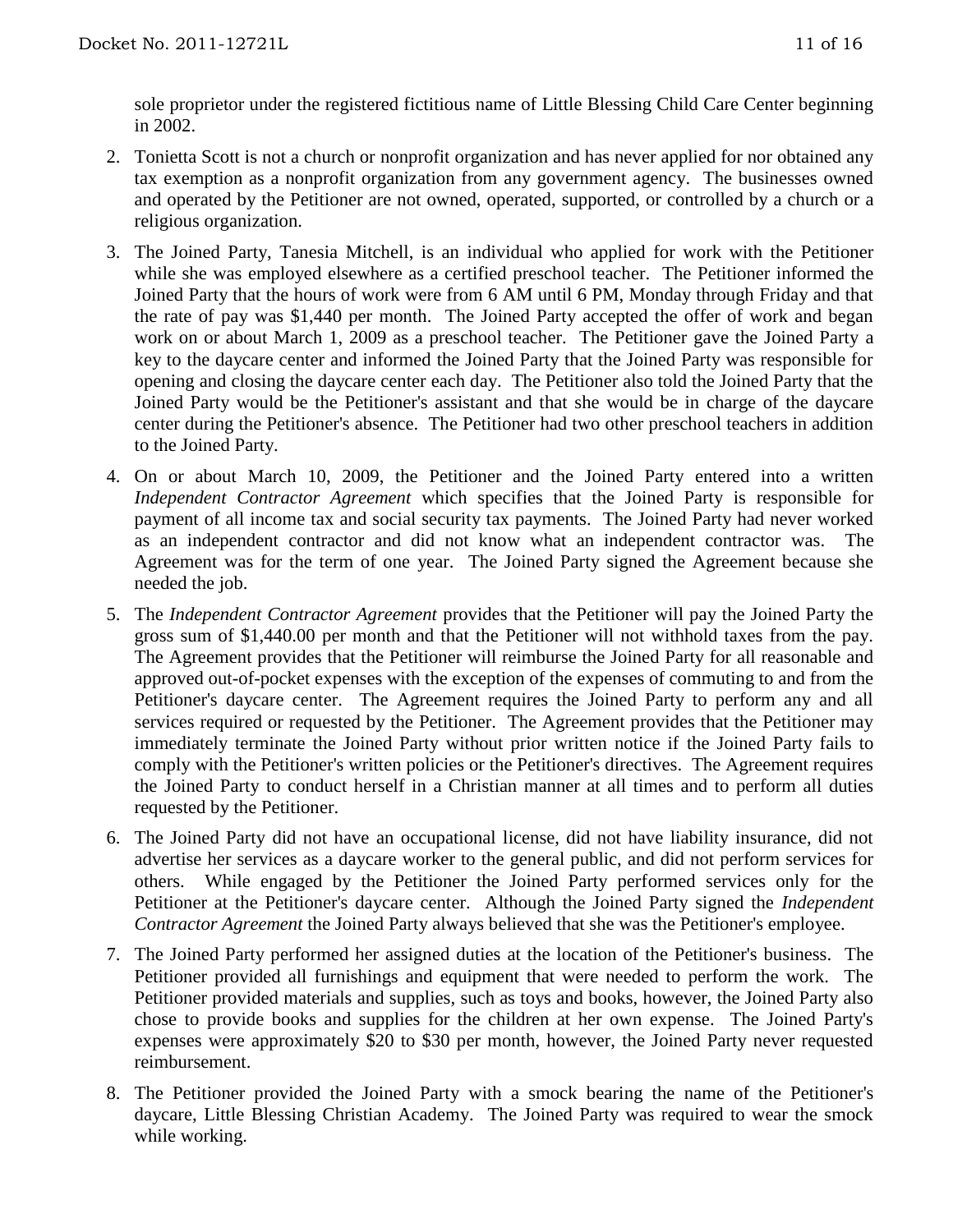- 9. The Petitioner determined the days and hours of work. The Petitioner's daycare center was open from 6 AM until 6 PM and the Joined Party was required to work from open to close on most days. The Joined Party was required to request permission to take time off from work. If she was unable to work as scheduled she was required to notify the Petitioner. She was not allowed to come and go as she pleased. On some days the Petitioner told the Joined Party that the Joined Party could leave early because the parents had picked up most of the children and the Petitioner was able to take care of the remaining children by herself.
- 10. The Petitioner did not provide any training to the Joined Party, however, the Petitioner told the Joined Party different things to do with the children and told the Joined Party how to do those things. All of the Joined Party's activities were supervised by the Petitioner. The Joined Party was required to report to the Petitioner and to report any accidents or other incidents involving the children. The Joined Party was allowed to take the children outside on the grounds of the daycare center but she could not take them off the Petitioner's grounds without the Petitioner's permission. The Joined Party could not take the children on field trips or excursions without the Petitioner's permission.
- 11. The Joined Party was required to complete a timesheet showing the beginning and ending times each day. The Joined Party and the other daycare workers were required to sign in each morning and sign out at the end of each day.
- 12. The Petitioner paid the Joined Party \$1,440 per month as per the Agreement until August 2009. No taxes were withheld from the pay and the Joined Party did not receive any fringe benefits. In August 2009 the Joined Party was absent from work for one day with the Petitioner's permission. Upon the Joined Party's return to work the Petitioner informed the Joined Party that the Petitioner could not afford to continue paying the Joined Party \$1,440 per month and, as a result, the Petitioner reduced the Joined Party's pay by \$200 per month. The Petitioner also reduced the Joined Party's pay by \$84 for August because the Joined Party was absent for one day. The Joined Party continued working under the reduced pay plan because the Joined Party needed the job. At the end of 2009 the Petitioner reported the Joined Party's earnings on Form 1099-MISC as nonemployee compensation.
- 13. On March 10, 2010, the Petitioner extended the one year term of the *Independent Contractor Agreement.* On May 10, 2010, the Petitioner terminated the Joined Party.
- 14. The Department of Revenue selected the Petitioner for an audit of the Petitioner's books and records for 2009 to ensure compliance with the Florida Unemployment Compensation Law. The tax auditor concluded that the individuals performing services for the Petitioner as childcare workers, including preschool teachers, were the Petitioner's employees rather than independent contractors. The tax auditor also concluded that the Petitioner was not exempt from the Unemployment Compensation Law as a religious organization. As a result of the preliminary findings of the tax auditor the Petitioner reported the wages of the daycare workers, including the Joined Party, and paid tax on those wages for 2009.
- 15. The Joined Party filed a claim for unemployment compensation benefits effective September 5, 2010. On September 10, 2010, a *Wage Transcript and Determination* was issued to the Joined Party, however, the Determination only included wages for the second, third, and fourth quarters 2009. It did not include wages for the first quarter 2010. A *Request for Reconsideration of Monetary Determination* was filed and an investigation was assigned to the Department of Revenue to determine why the Joined Party had not received credit for the 2010 wages.
- 16. On October 11, 2010, the Department of Revenue issued a determination holding that the Joined Party and other individuals performing services as preschool teachers are the Petitioner's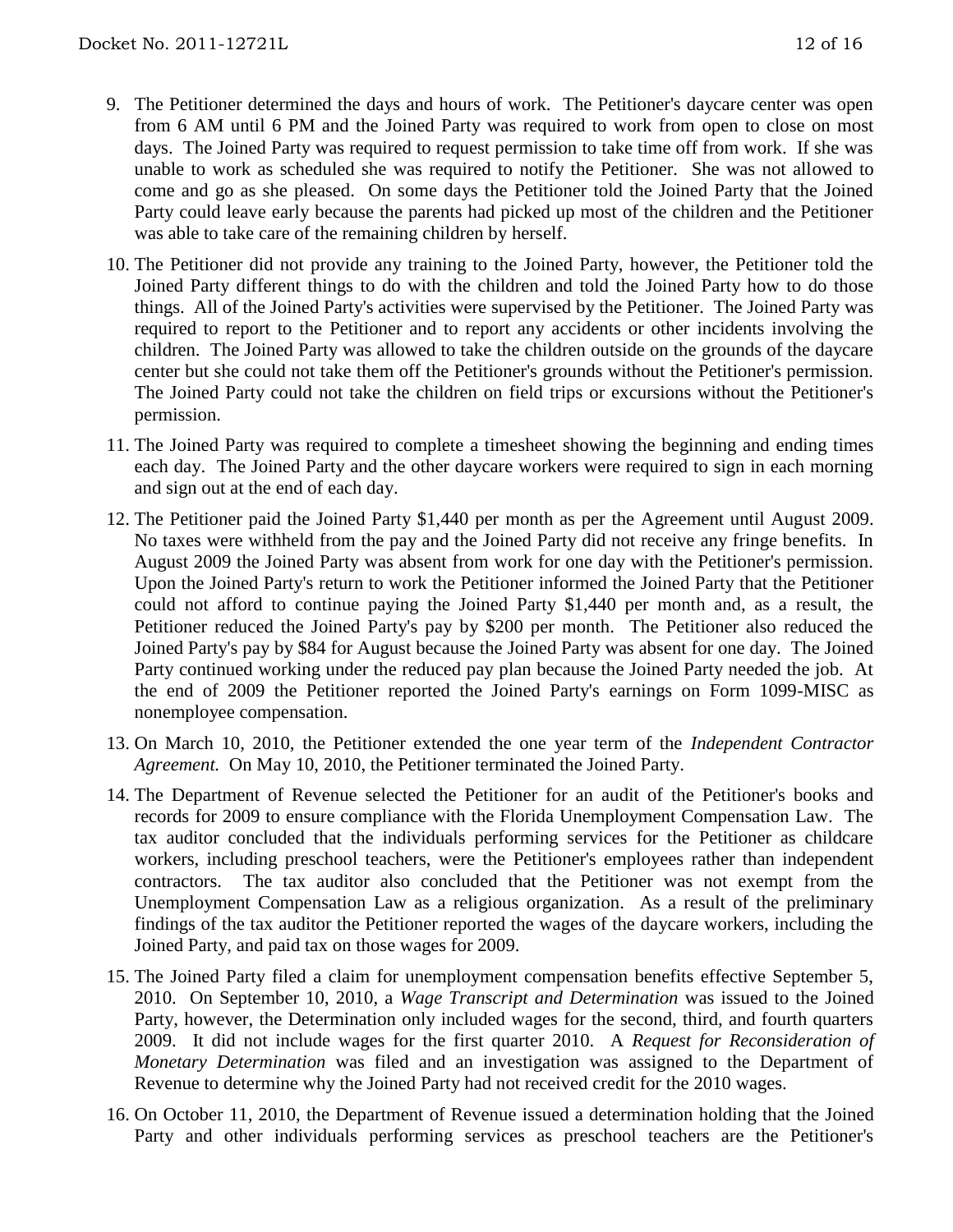employees. The determination reinstated the Petitioner's account effective January 1, 2010. The Petitioner filed a protest by letter dated October 29, 2010.

17. On October 25, 2010, the Department of Revenue issued a *Notice of Proposed Assessment* based on the audit conducted for the 2009 tax year. The Petitioner filed a protest by letter dated November 3, 2010.

### **Conclusions of Law:**

- 18. The issue in this case, whether services performed for the Petitioner constitute employment subject to the Florida Unemployment Compensation Law, is governed by Chapter 443, Florida Statutes. Section 443.1216(1)(a)2., Florida Statutes, provides that employment subject to the chapter includes service performed by individuals under the usual common law rules applicable in determining an employer-employee relationship.
- 19. The Supreme Court of the United States held that the term "usual common law rules" is to be used in a generic sense to mean the "standards developed by the courts through the years of adjudication." United States v. W.M. Webb, Inc., 397 U.S. 179 (1970).
- 20. The Supreme Court of Florida adopted and approved the tests in 1 Restatement of Law, Agency 2d Section 220 (1958), for use to determine if an employment relationship exists. See Cantor v. Cochran, 184 So.2d 173 (Fla. 1966); Miami Herald Publishing Co. v. Kendall, 88 So.2d 276 (Fla. 1956); Magarian v. Southern Fruit Distributors, 1 So.2d 858 (Fla. 1941); see also Kane Furniture Corp. v. R. Miranda, 506 So.2d 1061 (Fla. 2d DCA 1987). In Brayshaw v. Agency for Workforce Innovation, et al; 58 So.3d 301 (Fla. 1st DCA 2011) the court stated that the statute does not refer to other rules or factors for determining the employment relationship and, therefore, the Agency is limited to applying only Florida common law in determining the nature of an employment relationship.
- 21. Restatement of Law is a publication, prepared under the auspices of the American Law Institute, which explains the meaning of the law with regard to various court rulings. The Restatement sets forth a nonexclusive list of factors that are to be considered when judging whether a relationship is an employment relationship or an independent contractor relationship.
- 22. 1 Restatement of Law, Agency 2d Section 220 (1958) provides:
	- (1) A servant is a person employed to perform services for another and who, in the performance of the services, is subject to the other's control or right of control.
	- (2) The following matters of fact, among others, are to be considered:
		- (a) the extent of control which, by the agreement, the business may exercise over the details of the work;
		- (b) whether or not the one employed is engaged in a distinct occupation or business;
		- (c) the kind of occupation, with reference to whether, in the locality, the work is usually done under the direction of the employer or by a specialist without supervision;
		- (d) the skill required in the particular occupation;
		- (e) whether the employer or the worker supplies the instrumentalities, tools, and the place of work for the person doing the work;
		- (f) the length of time for which the person is employed;
		- $(g)$  the method of payment, whether by the time or by the job;
		- (h) whether or not the work is a part of the regular business of the employer;
		- (i) whether or not the parties believe they are creating the relation of master and servant;
		- (j) whether the principal is or is not in business.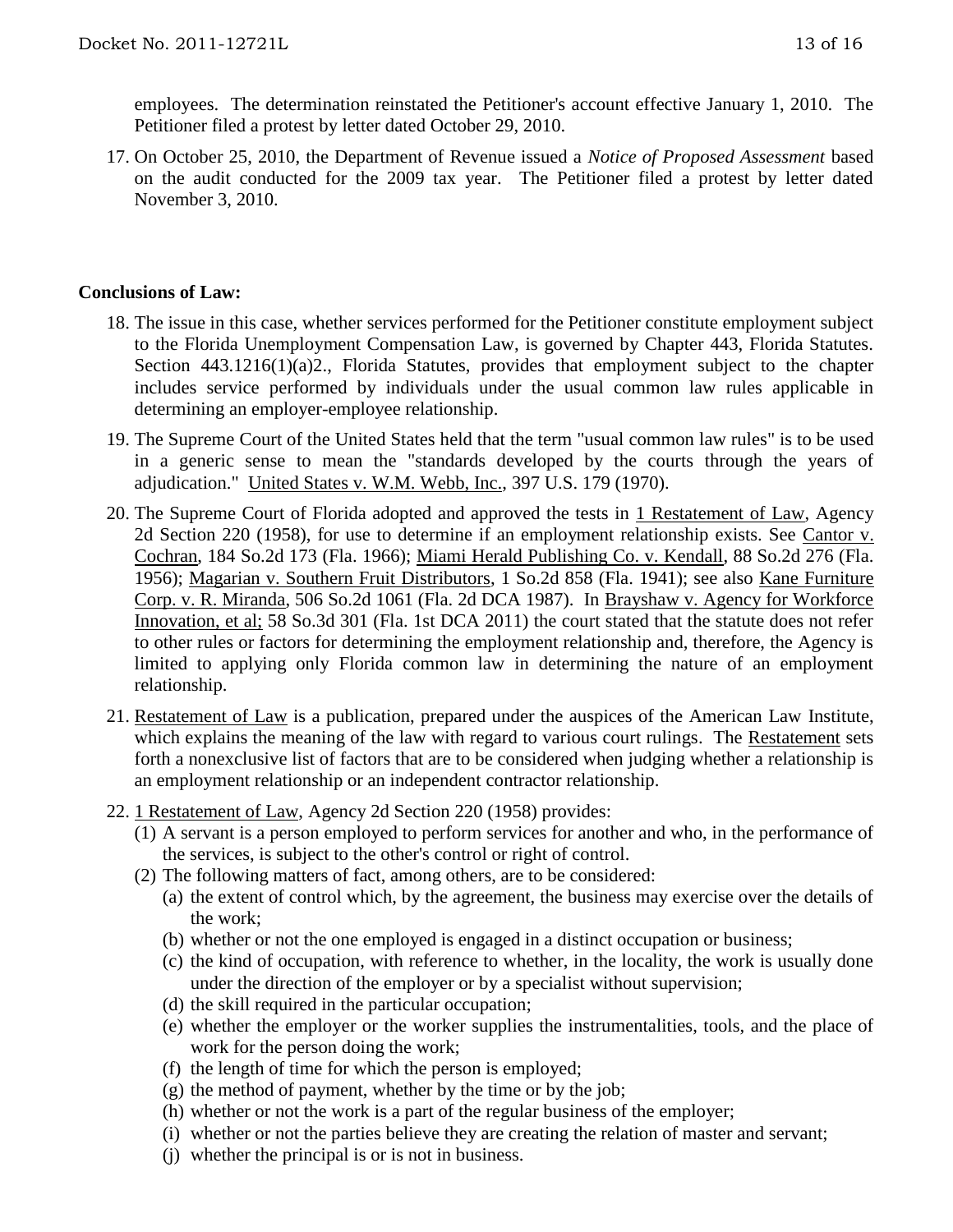- 23. Comments in the Restatement explain that the word "servant" does not exclusively connote manual labor, and the word "employee" has largely replaced "servant" in statutes dealing with various aspects of the working relationship between two parties.
- 24. In Department of Health and Rehabilitative Services v. Department of Labor & Employment Security, 472 So.2d 1284 (Fla. 1<sup>st</sup> DCA 1985) the court confirmed that the factors listed in the Restatement are the proper factors to be considered in determining whether an employer-employee relationship exists. However, in citing La Grande v. B&L Services, Inc., 432 So.2d 1364, 1366 (Fla.  $1<sup>st</sup>$  DCA 1983), the court acknowledged that the question of whether a person is properly classified an employee or an independent contractor often cannot be answered by reference to "hard and fast" rules, but rather must be addressed on a case-by-case basis.
- 25. The Petitioner's business was the operation of a daycare center. The work performed by the Joined Party and other individuals as daycare workers, including preschool teachers, was an integral and necessary part of the Petitioner's business. The Petitioner provided the place of work and all equipment, furnishings, materials, and supplies that were needed to perform the work. Although the Joined Party chose to purchase books and supplies for the benefit of the children, the Joined Party's purchases did not represent a significant investment in a business. The parents of the children at the daycare center paid the Petitioner for the daycare services rather than paying the Joined Party and the other teachers. The work performed by the preschool teachers and daycare workers was not separate and distinct from the Petitioner's business.
- 26. The Petitioner and the Joined Party entered into an *Independent Contractor Agreement* shortly after the Joined Party was hired. The Agreement states that the Joined Party is an independent contractor. The Agreement also requires the Joined Party to perform any and all services required by the Petitioner and requires the Joined Party to comply with all of the Petitioner's policies and directives. The Agreement establishes that the Petitioner had the right to control the manner in which the work was performed. It is not necessary for the employer to actually direct or control the manner in which the services are performed; it is sufficient if the agreement provides the employer with the right to direct and control the worker. Of all the factors, the right of control as to the mode of doing the work is the principal consideration. VIP Tours v. State, Department of Labor and Employment Security, 449 So.2d 1307 (Fla.  $5<sup>th</sup> DCA$  1984)
- 27. The Agreement provides that the Petitioner has the right to terminate the relationship immediately, without prior written notice. In Cantor v. Cochran, 184 So.2d 173 (Fla. 1966), the court in quoting 1 Larson, Workmens' Compensation Law, Section 44.35 stated: "The power to fire is the power to control. The absolute right to terminate the relationship without liability is not consistent with the concept of independent contractor, under which the contractor should have the legal right to complete the project contracted for and to treat any attempt to prevent completion as a breach of contract."
- 28. The Florida Supreme Court held that in determining the status of a working relationship, the agreement between the parties should be examined if there is one. The agreement should be honored, unless other provisions of the agreement, or the actual practice of the parties, demonstrate that the agreement is not a valid indicator of the status of the working relationship. Keith v. News & Sun Sentinel Co., 667 So.2d 167 (Fla. 1995). In Justice v. Belford Trucking Company, Inc., 272 So.2d 131 (Fla. 1972), a case involving an independent contractor agreement which specified that the worker was not to be considered the employee of the employing unit at any time, under any circumstances, or for any purpose, the Florida Supreme Court commented "while the obvious purpose to be accomplished by this document was to evince an independent contractor status, such status depends not on the statements of the parties but upon all the circumstances of their dealings with each other."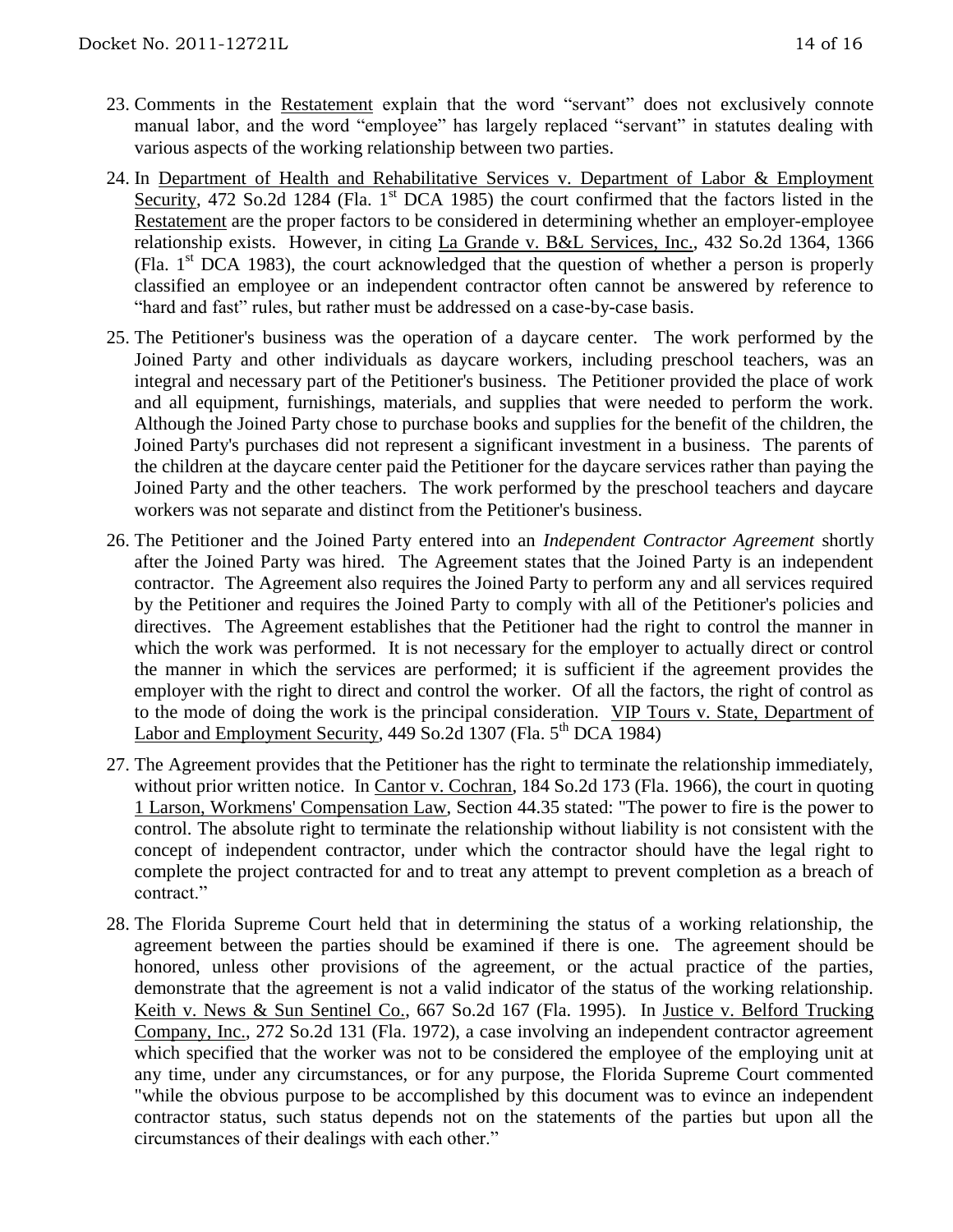- 29. The Petitioner initially determined the rate of pay, \$1,440 per month. The Joined Party was required to complete a timesheet showing the time that the Joined Party worked. In August 2009 the Petitioner deducted \$84, the pay for one day, because the Joined Party was absent from work. The fact that a deduction was made for an absence reveals that the Petitioner paid the Joined Party by time worked rather than by production or by the job. Also, in August 2009 the Petitioner unilaterally reduced the Joined Party's pay by \$200 per month. That fact reveals that the Petitioner was in control of the financial aspects of the relationship. Section 443.1217(1), Florida Statutes, provides that the wages subject to the Unemployment Compensation Law include all remuneration for employment including commissions, bonuses, back pay awards, and the cash value of all remuneration in any medium other than cash. The fact that the Petitioner chose not to withhold payroll taxes from the pay does not, standing alone, establish an independent contractor relationship.
- 30. The Petitioner controlled what work was performed, where it was performed, when it was performed, and how it was performed. In Adams v. Department of Labor and Employment Security, 458 So.2d 1161 (Fla. 1st DCA 1984), the Court held that if the person serving is merely subject to the control of the person being served as to the results to be obtained, he is an independent contractor. If the person serving is subject to the control of the person being served as to the means to be used, he is not an independent contractor. It is the right of control, not actual control or interference with the work which is significant in distinguishing between an independent contractor and a servant. The Court also determined that the Department had authority to make a determination applicable not only to the worker whose unemployment benefit application initiated the investigation, but to all similarly situated workers.
- 31. It is concluded that the Joined Party and other individuals performing services for the Petitioner are the Petitioner's employees.
- 32. The Petitioner argues that the Petitioner is exempt from the Unemployment Compensation Law because Little Blessing Christian Academy is a religious organization.
- 33. Section 443.1216(4)(a), Florida Statutes, provides that the employment subject to the Unemployment Compensation Law does not apply to service performed for a church or a convention or association of churches, and does not apply to services performed for an organization that is operated primarily for religious purposes and that is operated, supervised, controlled, or principally supported by a church or a convention or association of churches.
- 34. The Petitioner is Tonietta Scott. Tonietta Scott is not a church. Little Blessing Christian Academy is a for-profit daycare center which was owned, operated, supervised, supported and controlled by Tonietta Scott. The primary purpose of Little Blessing Christian Academy was to provide daycare services for children. Thus, Tonietta Scott is not exempt from the Unemployment Compensation Law.
- 35. Section 443.1215, Florida States, provides:
	- (1) Each of the following employing units is an employer subject to this chapter:
		- (a) An employing unit that:
			- 1. In a calendar quarter during the current or preceding calendar year paid wages of at least \$1,500 for service in employment; or
			- 2. For any portion of a day in each of 20 different calendar weeks, regardless of whether the weeks were consecutive, during the current or the preceding calendar year, employed at least one individual in employment, irrespective of whether the same individual was in employment during each day.